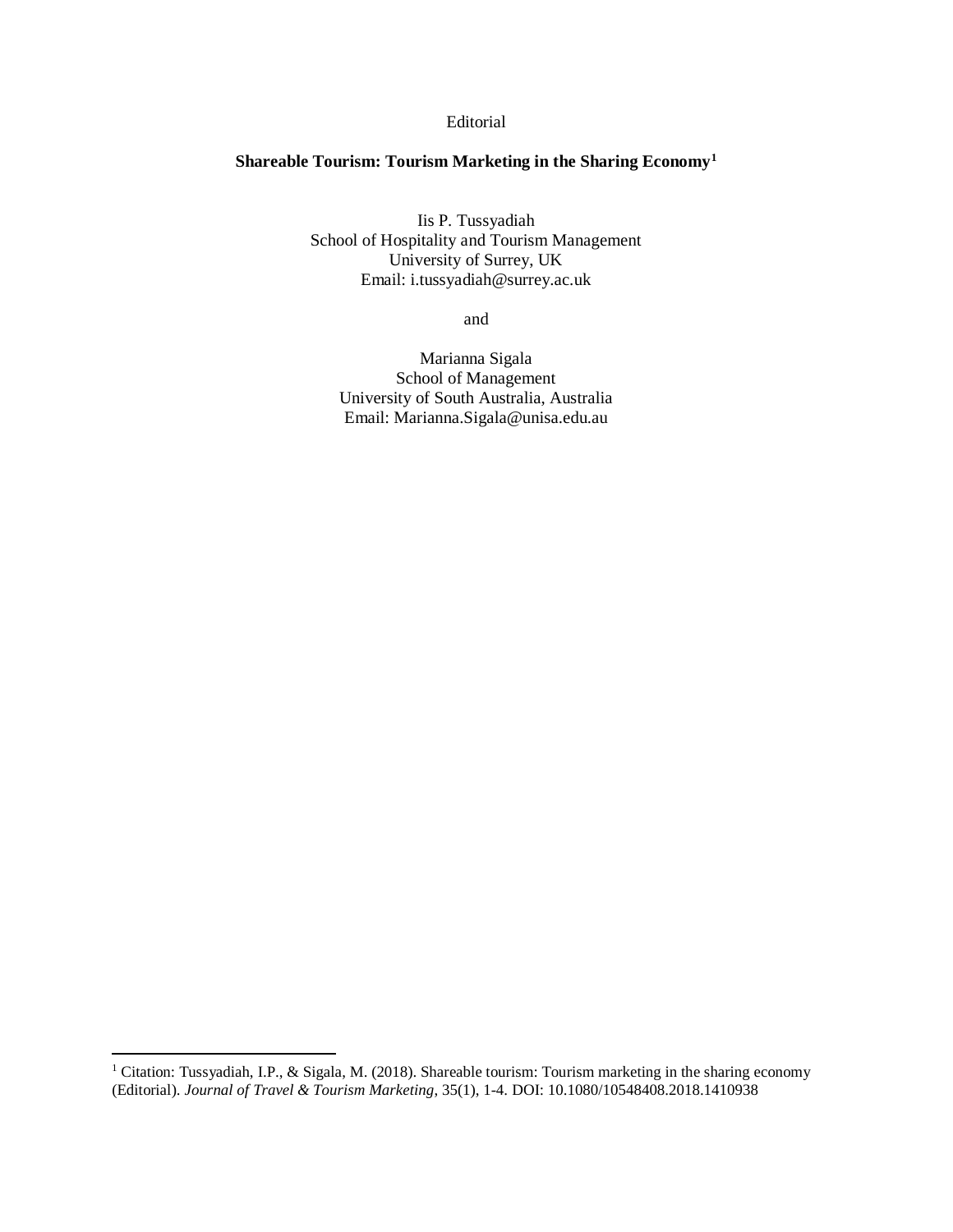## **Shareable Tourism: Tourism Marketing in the Sharing Economy**

Driven by shared values and enabled by social network technologies, consumers around the world are increasingly participating in collaborative consumption (Bardhi & Eckhardt, 2012; Lamberton & Rose, 2012). This socioeconomic system is characterized by people coordinating the acquisition and distribution of resources among each other (Belk, 2010; 2014), creating triadic exchanges between peer consumers (e.g., tourists needing accommodation), peer providers (e.g., residents having underutilized/spare rooms), and platform providers (e.g., Airbnb) (Benoit et al., 2017). The travel and tourism industry is witnessing the disruptive force of this collaborative consumption phenomenon, with a growing number of peer-topeer renting, swapping, and lending services facilitating local residents to serve tourists alongside the traditional players in the accommodation, transportation, and related sectors (Guttentag, 2015; Hamari, Sjöklint & Ukkonen, 2016; Tussyadiah, 2015; Tussyadiah & Pesonen, 2016; Sigala, 2014). Tourism destinations and service providers are also embracing open innovation, crowdsourcing, and crowdfunding models to develop new attractions and services, allowing the process of value co-creation among locals, tourists, and other stakeholders (Egger, Gula, & Walcher, 2016; Hjalager & Nordin, 2011; Lalicic & Dickinger, 2017). Within these peer-to-peer marketplaces, local residents, tourists, traditional suppliers, platform providers and policy makers are co-creating the tourism experiences and in so doing, they transform and redefine the values, motives, reasons and ways in which people travel and experience tourism (Sigala, 2015). Consequently, the collaborative economy is transforming tourism marketing from a utilitarian and static sense representing a tool that marketers can use for understanding and targeting existing customers to a transformative conceptualization whereby tourism markets and actors (tourism providers, tourists, intermediaries, stakeholders) are both shaped and shape the technology.

The collaborative economy is characterized by an increased elasticity and dynamism that continuously form new markets, tourism structures, tourism experiences and ecosystems. Hence, as almost all tourism resources at destinations become shareable, it is important to first to understand the transformational effects of the collaborative economy on the tourism ecosystems and actors, and then, to strategize tourism marketing in terms of new development, promotion, distribution, and pricing of tourism products and services amidst peer-to-peer consumption and sharing practices. Similarly, as tourists can find and experience a shared tourism offering, research is required to investigate on the one hand, the nature and the types of values that the tourists seek, co-create and experience in the sharing tourism economy and, on the other hand, the ways in which tourism firms need to respond to such trends, redefine and transform their tourism offerings and then market them to the 'new tourists' (Cusumano, 2015; Guttentag, 2015).

This special issue publication presents findings of current and future challenges and opportunities created by the sharing economy for tourism destinations, conventional tourism and hospitality firms, as well as those involve in the sharing economy business model. Specifically, articles included in this special issue address important marketing implications of collaborative practices in tourism, covering various strategic marketing decisions made by different tourism stakeholders, including those by professional and amateur players in the industry, and the consequences of collaborative consumption practices on the experiences of tourists and local communities in the tourism destinations.

The article entitled "'Give and take:' how notions of sharing and context determine free peer-topeer accommodation decisions" by A. Geiger, C. Horbel, and C. C. Germelmann presents how preferences for or against free accommodation sharing are shaped by obligations, expectation of reciprocity, and value-in-social-context. Applying the grounded theory approach, the authors developed a theoretical framework explaining the notion of giving and taking as a perception continuum with asset and burden on the opposite extremes. When interpreted through the lens of reciprocity, this perception manifests in preference for accommodation with the emphasis on social exchange on the one end and that on economic exchange on the other end. In other words, consumers who perceive giving and taking as asset tend to prefer free accommodation sharing, while those who perceive giving and taking as burden prefer commercial accommodation. Further, the linkage between perception of mutual giving and taking with accommodation preference is moderated by contextual characteristics, which include travel budget,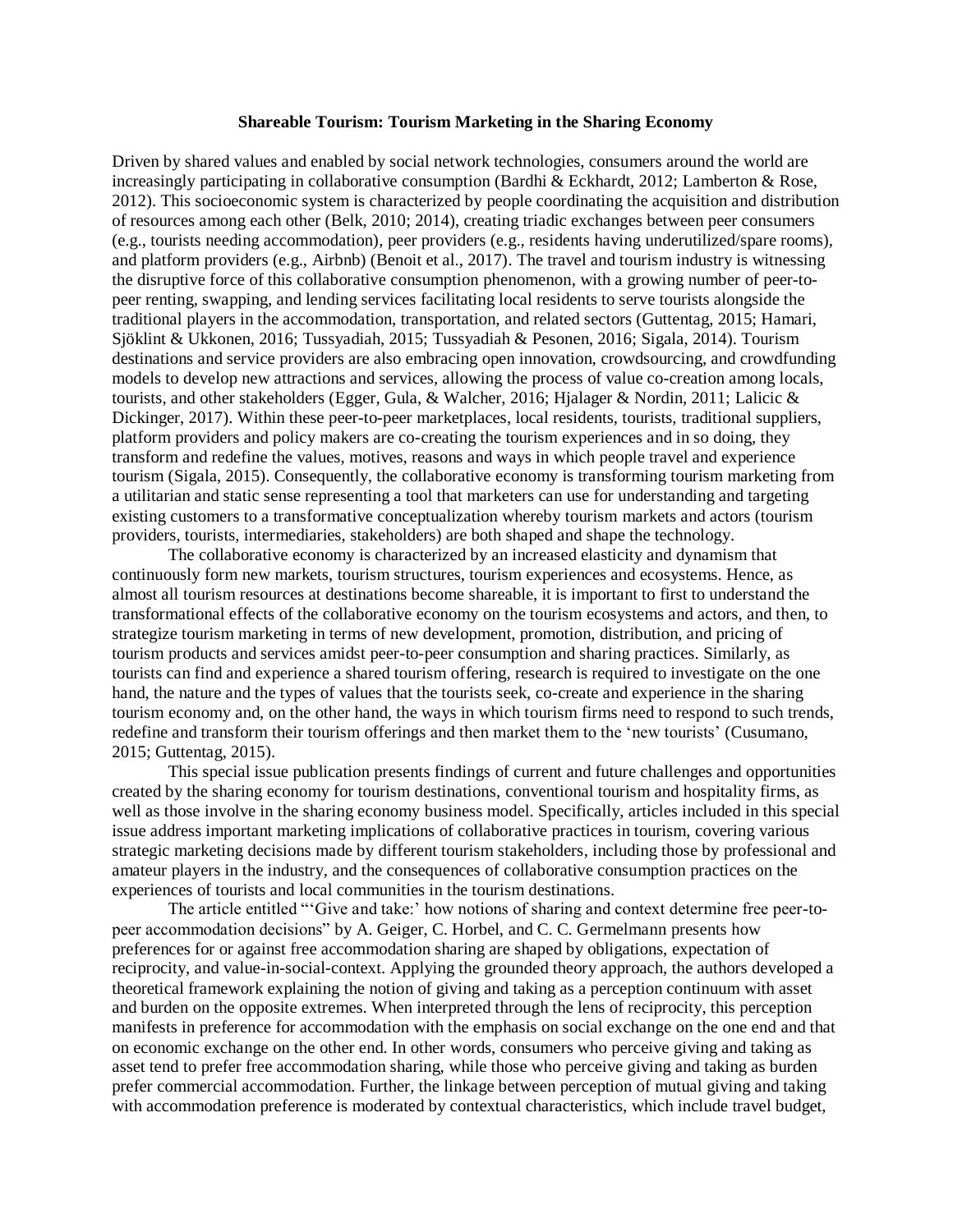flexibility, insights on authenticity, social interaction, convenience, uncertainty, previous experience, and other personal resources. In terms of tourism marketing, this research sheds a light into not only the different segments of tourists and their preferences for accommodation choice, but also how experiences in tourism destinations (i.e., tourism products) are enriched by the co-creation of value through free accommodation sharing.

The article entitled "Examining the influencing factors of intention to share accommodations in online hospitality exchange networks" by S. Kim, K. Y. Lee, C. Koo, and S.-B. Yang focuses on free accommodation sharing platform, Couchsurfing. Using the lens of social capital theory, the aim of the study was to explore what motivated hosts to accommodate strangers through the social-network-based online hospitality exchange network. Based on an online survey with Couchsurfing hosts, the authors identified motivations to provide free accommodation, which include enjoyment from helping others, shared narratives, desire to make friends, and reciprocity. An interesting finding from the study was the overshadowing effect of trust in Couchsurfing on hosts' intention to share accommodation, in that trust has not only a direct influence, but also takes away some direct impacts of other factors on intention. Therefore, the article shows how trust in the sharing platform is an important overarching factor that influence hosts' intention, regardless of their motivations. As a marketing implication, the authors suggested the importance of emphasizing trust and encouraging voluntary contributions to the community as the backbone of peer-to-peer exchanges.

The article entitled "Brand personality of Airbnb: application of user involvement and gender differences" by S. Lee and D.-Y. Kim delved into consumer perception regarding Airbnb as an accommodation provider, utilizing Aaker's (1997) Brand Personality Scale. As a company that caused disruption in the accommodation sector, consumer perception of the brand is key to understanding the rapid growth of Airbnb market. The authors surveyed Airbnb consumers in the United States (US) to investigate the relationship between level of involvement (i.e., interests, concerns of decision outcomes) and evaluation of Airbnb's brand personality, as well as the moderating effect of gender. The findings indicate that Airbnb was rated higher in Excitement and Sincerity dimensions, but lower in Ruggedness. Further, the results show how highly-involved consumers tended to evaluate Airbnb's brand personality higher compared to those with lower level of involvement, especially in terms of Sincerity, Excitement, and Competence dimensions. Finally, the authors also found significant interaction effects, in that involvement level is higher among female travelers. As a consequence, this article demonstrates how consumers perceive Airbnb as a company, which is significantly different from the conventional accommodation providers. This study provides a basis for future branding studies, including those comparing Airbnb with hotels and other sharing economy platforms.

The article entitled "Pricing in the sharing economy: a hedonic pricing model applied to Airbnb listing" by C. Gibbs, D. Guttentag, U. Gretzel, J. Morton, and A. Goodwill illustrates how the sharing economy has allowed an important marketing decision, pricing, which is typically employed within the realm of a firm (e.g., by commercial accommodation providers) to extend into the hands of amateur individuals (i.e., Airbnb hosts). Because it is largely unknown if Airbnb hosts behave strategically when making pricing decisions, the article specifically addresses issues surrounding the link between attributes of accommodation offerings and prices, which provides an indication of some extent of deliberation in hosts' pricing decisions. Using a total of 15,716 Airbnb listings in five large metropolitan areas in Canada, the authors applied a hedonic pricing model to estimate the impact of various accommodation and host attributes on prices. They identified the positive impacts of physical characteristics, location, and host characteristics, and the negative impact of number of reviews on prices. The article provides a comprehensive look at factors that influence prices of Airbnb listings, thus provides practical implications for non-professional hosts to make decisions on pricing. However, based in these findings, the authors also identified areas for further research, especially to delineate the differences between professional and non-professional accommodation providers in terms of making strategic marketing decisions.

The article entitled "'Couchsurfing has made me a better person and the world a better place': the transformative power of collaborative tourism experiences" by A. Decrop, G. Del Chiappa, J. Mallargé, and P. Zidda highlights Couchsurfing, a non-commercial accommodation sharing platform, as an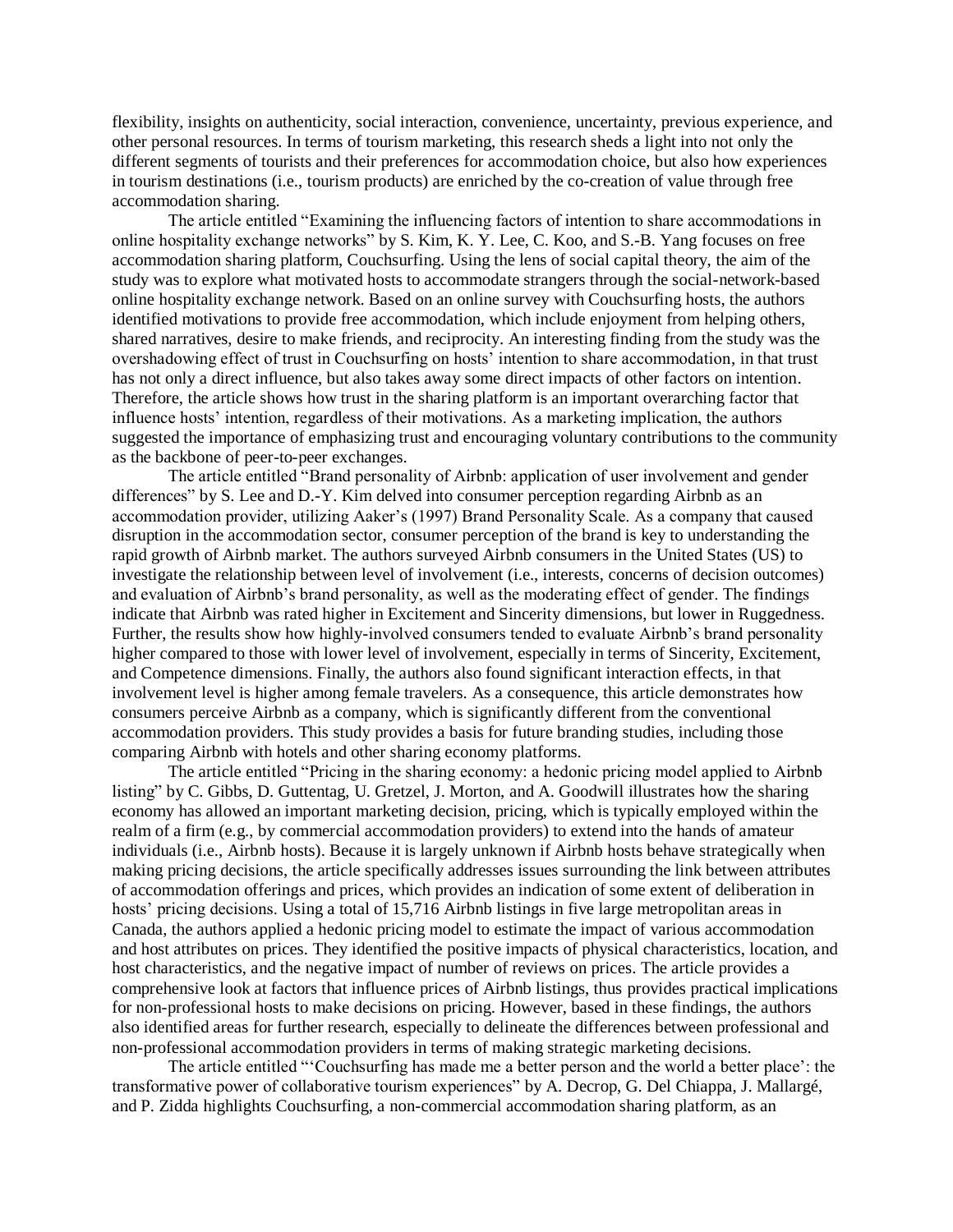alternative form of tourism, the essence of shareable, transformative tourism. Utilizing a qualitative approach, the authors conducted semi-structured interviews with 20 Couchsurfers acting as hosts and guests to identify their motivations and shared values, as well as the process of change that they underwent in the host-guest context. This research conceptualizes the transformation process underlying the Couchsurfing experience, which involves personal transformation as well as societal transformation resulting in socio-psychological and behavioral outcomes. Through the processes of socialization, acculturation, and re-enchantment that build trust between hosts and guests and meaningful connection with local communities, Couchsurfing experience influences changes in beliefs, attitude, values, and mindset, as well as generates lasting friendship between individuals involved. It also results in behavior changes that include reciprocal actions and community engagement, demonstrating that shareable tourism can be considered a form of responsible tourism. The key proposition in this research is that the positioning of tourism experience offering should consider the elements of authenticity, sociability, and sustainability that characterize free accommodation sharing.

The article entitled "Understanding repurchase intention of Airbnb consumers: perceived authenticity, electronic word-of-mouth, and price sensitivity" by L. J. Liang, H. S. C. Choi, and M. Joppe addresses an important issue of perceived value, perceived risk, and continued use of peer-to-peer accommodation, reflected in repurchase intention. Based on a survey with 395 Airbnb users in Canada and the US, the authors examined how perceived risk and perceived value contribute to repurchase intention and how factors characterizing the sharing economy, such as perceived authenticity, peer reviews, and price sensitivity, affect perceived risk and perceived value. As hypothesized, perceived authenticity and electronic word-of-mouth were found to positively affect perceived value and negatively affect perceived risk. However, price sensitivity was found to improve perceived value and lead to repurchase intention. Therefore, from a marketing point of view, this research confirms the importance of communicating information about price and authenticity in peer-to-peer accommodation experience to consumers. That is, lower prices alone may not relieve consumers from perceiving risk associated with future stays in peer-to-peer accommodation, but a combination of lower prices and authenticity will increase perceived value of an Airbnb stay.

Despite the positive effects of peer-to-peer accommodation experience, especially those associated with free exchanges between hosts and guests, residents of tourism destinations also perceive some negative impacts, as highlighted in the final article entitled "An in-depth exploration of residents' perceived impacts of transient vacation rentals (TVRs)" by E. J. Jordan and J. Moore. Based on semistructured, in-depth interviews with residents in Hawaii, the US, the authors identified that residents perceived both positive and negative impacts of transient accommodation. In terms of economic impacts, the authors found contradictory results to previous studies as residents perceive that transient accommodation helps spread economic benefits to the region, but the net economic gain might be less due to those staying in transient accommodation having different spending patterns. Residents also suggested positive impacts from personal benefits to hosts as well as having more conscientious travelers to the island. In terms of perceived negative impacts, residents identified changes in the sense of community as a consequence of inviting 'strangers' into the neighborhood, an increase in property values and decrease in housing availability, as well as traffic and crowding. As an implication, the article suggests a more prominent role of destination management organizations to enforce sensible regulation that can guide sustainable peer-to-peer accommodation services. Additionally, intelligent marketing strategies to highlight peer-to-peer accommodation as an integral part of the destination experience, not only as accommodation supply, will ensure tourists and hosts to behave more responsibly.

Overall, this special issue publication contributes to a better understanding of the mechanisms underlying the transformation in tourism marketing as a consequence of the sharing economy. Together, the articles provide an extensive coverage of both market-mediated and non-market-mediated peer-topeer systems as emerging areas of research in travel and tourism. They provide important insights into marketing strategies in the sharing economy and their consequences, including aspects of pricing, branding, positioning, and the development of products/offerings that form the concept of shareable tourism. Further, the articles provide knowledge regarding the transformation in consumer behavior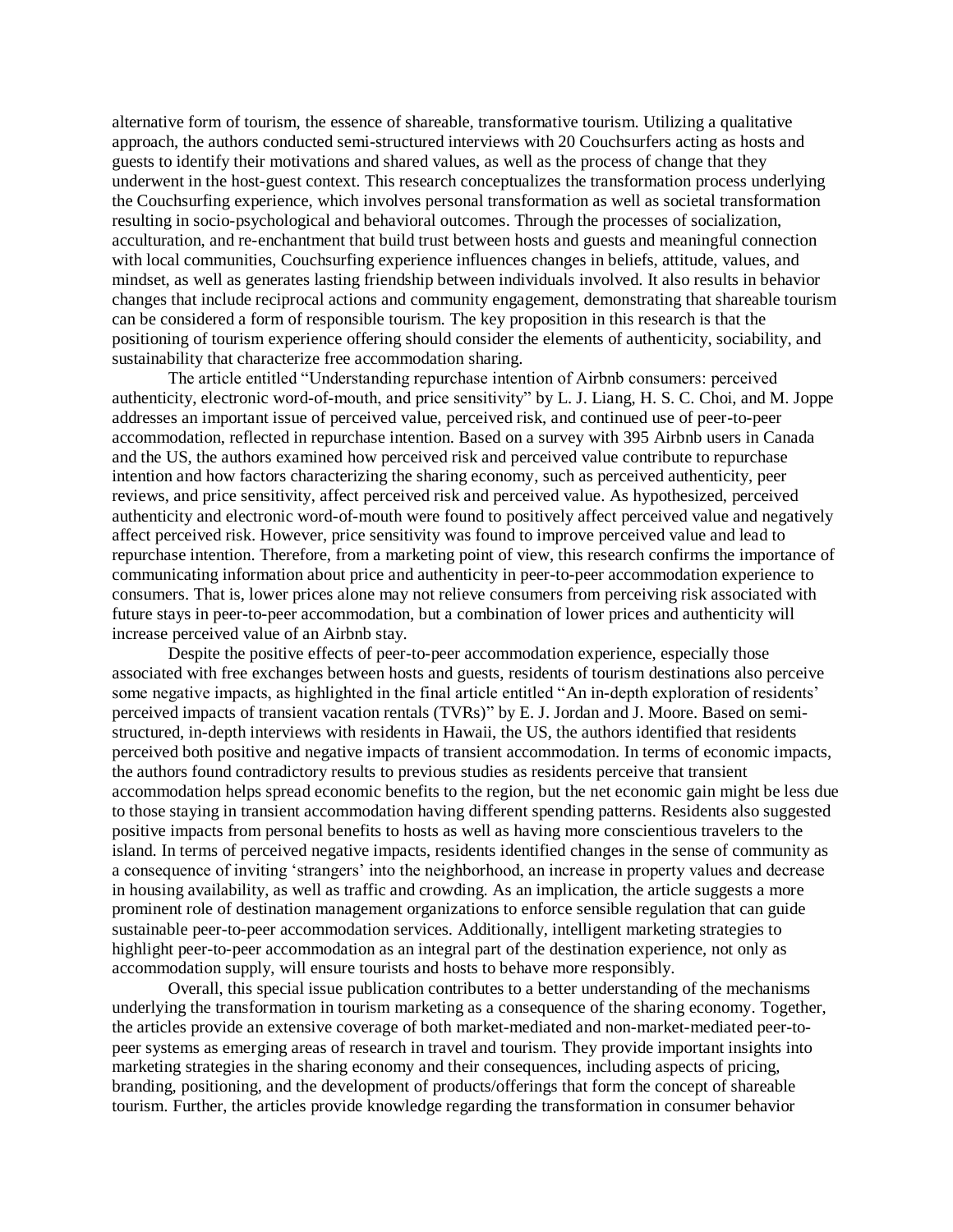brought by the participation in the sharing economy, including factors influencing host decisions to share accommodation and consumer decisions with regards to the use of sharing platforms: repurchase intention, preferences for paid or free accommodation, etc. Finally, the special issue also discusses the impacts of the sharing economy, both positive and negative, from different perspectives: the tourists, the hosts, local communities, and the society in general. While previous publications have concentrated on the impacts of the sharing economy on traveler behavior (Tussyadiah & Pesonen, 2016) and on hotels (Guttentag & Smith, 2017; Mody, Suess, & Lehto, 2017; Zervas, Proserpio, & Byers, 2017), empirical evidence presented in this special issue publication offers new perspectives on the personal and societal transformations resulting from host-guest interactions in authentic tourism settings. As more and more studies provide evidence that the host-guest interactions moderate the impacts of the sharing economy, research in various cultural, national and religion settings should be undertaken in order to investigate the various forms and ways in which these interactions take place, are facilitated and/or are constrained, as well as the subsequent impacts that they have on tourism actors and societies. All articles in this issue are in the context of peer-to-peer accommodation. While accommodation is arguably one of the most important sectors in the travel and tourism industry, further research covering the sharing economy in other sectors, such as peer-to-peer transportation (ride sharing), peer-to-peer tour guiding, and peer-topeer dining, will provide a better picture of shareable tourism.

## **References**

Aaker, J. L. (1997). Dimensions of brand personality. *Journal of Marketing Research*, 34(3), 347-356.

- Bardhi, F., & Eckhardt, G. M. (2012). Access-based consumption: The case of car sharing. *Journal of Consumer Research*, 39(4), 881–898.
- Belk, R. (2010). Sharing. *Journal of Consumer Research*, 36(5), 715–734.
- Belk, R. (2014). You are what you can access: Sharing and collaborative consumption online. *Journal of Business Research,* 67(8), 1595–1600.
- Benoit, S., Baker, T.L., Bolton, R.N., Gruber, T., & Kandampully, J. (2017). A triadic framework for collaborative consumption (CC): Motives, activities and resources & capabilities of actors. *Journal of Business Research, 79*, 219-227.
- Cusumano, M.A. (2015). How traditional firms must compete in the sharing economy. *Communications of the ACM*, 58(1), 32-34.
- Egger, R., Gula, I., & Walcher, D. (2016). *Open Tourism: Open innovation, crowdsourcing and co-creation challenging the tourism industry*. Springer-Verlag: Berlin Heidelberg
- Guttentag, D.A. (2015). Airbnb: Disruptive innovation and the rise of an informal tourism accommodation sector. *Current Issues in Tourism,* 18(12), 1192-1217.
- Guttentag, D.A., & Smith, S.L.J. (2017). Assessing Airbnb as a disruptive innovation relative to hotels: Substitution and comparative performance expectations. *International Journal of Hospitality Management, 64*, 1-10.
- Hamari, J., Sjöklint, M., & Ukkonen, A. (2016). The sharing economy: Why people participate in collaborative consumption. *Journal of the Association for Information Science and Technology, 67*(9), 2047-2059.
- Hjalager, A.M., & Nordin, S. (2011). User-driven innovation in tourism A review of methodologies. *Journal of Quality Assurance in Hospitality & Tourism*, 12(4), 289-315.
- Lalicic, L., & Dickinger, A. (2017). An assessment of user-driven innovativeness in a mobile computing travel platform. *Technological Forecasting and Social Change*, in press. DOI: [10.1016/j.techfore.2017.02.024](https://doi.org/10.1016/j.techfore.2017.02.024)
- Lamberton, C. P., & Rose, R. L. (2012). When is ours better than mine? A framework for understanding and altering participation in commercial sharing systems. *Journal of Marketing*, 76(4), 109–125.
- Mody, M., Suess, C., & Lehto, X. (2017). The accommodation experiencescape: A comparative assessment of hotels and Airbnb. *International Journal of Contemporary Hospitality Management,29*(9), 2377-2404.